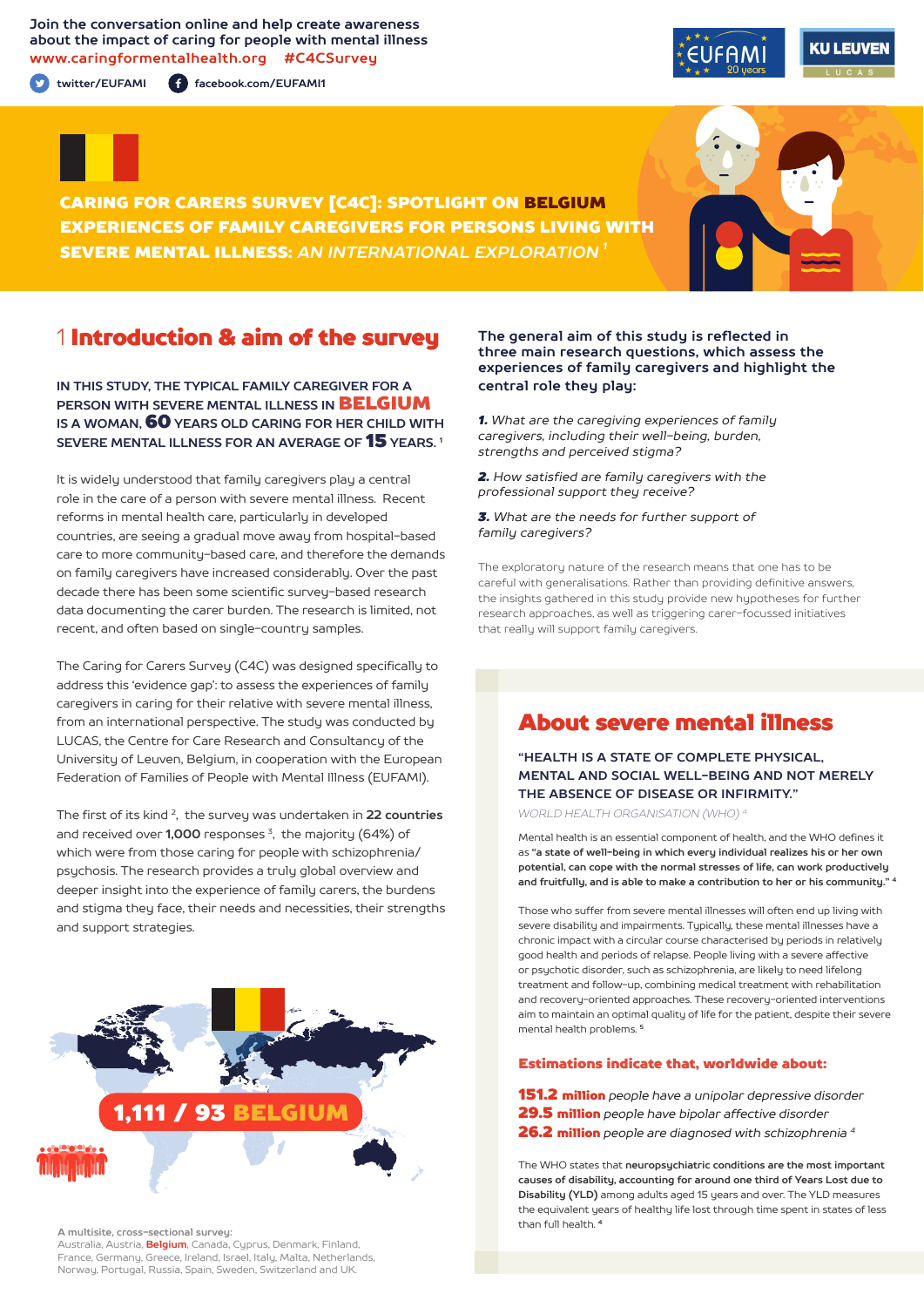# 2 The value of caregivers

"CARERS FOR PEOPLE AFFECTED BY SCHIZOPHRENIA OFTEN FEEL UNDERVALUED. DURING EARLY PSYCHOSIS, INTERVENTIONS AIMED AT THE FAMILY CAN FACILITATE PATIENT IDENTIFICATION, IMPROVE THE EMOTIONAL WELL-BEING OF FAMILY MEMBERS AND SUPPORT CARERS IN THEIR UNQUESTIONABLY IMPORTANT ROLE IN PROMOTING REMISSION AND RECOVERY." *EUFAMI 6*

Traditionally, people living with a severe mental illness require intensive treatment and, in many countries, may **reside in specialised hospitals. However, in between periods of relapse, most people with severe mental illness such as schizophrenia or depression live in the community and are cared for by their relatives.** Thus, both in practice, policy and research, there is growing attention to the needs of family caregivers.

In practice - **The majority** of family caregivers in **Belgium** who took part in the survey do not live with the patient. However, the report reveals that living with the patient or not does not necessarily reduce the burden of the caregiving role.<sup>1</sup>

### **INTERNATIONALLY,** 4 OUT OF 10 **PEOPLE CARED FOR IN THIS SURVEY LIVED AT HOME WITH THEIR CARER. 1**

**FROM A GLOBAL PERSPECTIVE, MORE THAN** 3 OUT OF 4 **(76%) WERE CARING FOR THEIR SON OR DAUGHTER, 10% WERE CARING FOR A PARTNER OR SPOUSE AND 7% FOR THEIR BROTHER OR SISTER. 1**

In policu - Mental health policies, especially those in developed countries, are shifting towards more communitybased care. This policy shift is also reflected in the growing importance of patient and family support organisations, such as advocacy groups. The WHO Mental Health Atlas clarifies that family associations are present in 80% of the high-income countries and 39% of the low-income countries. In countries with family associations, 38% of these organisations frequently participate in legislation formation and implementation; about 42% are not routinely consulted and 20% of the family associations are rarely or not consulted. **<sup>4</sup>**

#### **INTERNATIONALLY, THE REPRESENTATION OF EUFAMI** AND NATIONAL AND REGIONAL FAMILY MEMBER ORGANISATIONS, **AT POLICY LEVEL, IS** IMPORTANT FOR 90% **OF FAMILY CAREGIVERS. 1**

**FROM A GLOBAL PERSPECTIVE. AROUND 9 IN** 10 FAMILY CAREGIVERS **WANT MORE OPPORTUNITIES TO MEET, AND SHARE KNOWLEDGE AND EXPERIENCES, WITH PROFESSIONAL CARERS (93%), AS WELL AS OTHER FAMILY MEMBERS AND INFORMAL CARERS (90%). 1**

In research - The role of family caregivers has long been recognised. In the early 1950s research focussed on the role of families in the relapse of schizophrenia, examining 'Expressed Emotion' as a core theme. **7** The recent societal trend for reducing in-patient beds in mental health institutions and towards the more rapid discharge of the patient from hospital into the community has re-invigorated research into the role of family caregivers, and this is very much in line with caregiving research in other patient populations.

**FROM A GLOBAL PERSPECTIVE,** TWO THIRDS **OF THE PERSONS CARED FOR BY THE FAMILY CAREGIVER HAVE SCHIZOPHRENIA OR PSYCHOTIC ILLNESS (64%). 1**

**INTERNATIONALLY, MORE THAN** 1 IN 3 **(37%) IS 'QUITE A BIT' OR 'A LOT' CONCERNED ABOUT THE PERSON THEY CARE FOR RELAPSING OR DETERIORATING. 1**

# 3 Study conclusions & Belgian highlights

THE GREATEST NEED OF FAMILY CAREGIVERS LIES IN THE RECOGNITION THAT THEY ARE A FULL PARTNER IN CARE, AND IN THE NEED TO BE LISTENED TO AND TAKEN SERIOUSLY BY PROFESSIONAL CAREGIVERS. <sup>1</sup>

Advances in treatment, economic pressures and policy shifts in mental healthcare, have resulted in family members being increasingly expected to be present, close by and available for caregiving at all times. The findings of the C4C survey reflect this; that caring for a relative with a severe mental illness, like schizophrenia or bipolar affective disorder, involves an enormous commitment.

The high demands place a heavy burden on caregivers and this research confirms that most family caregivers of persons with severe mental illness are confronted with an accumulation of burden on several areas of their lives. Combining the emotional and relationship burden with lack of sleep, feelings of depression and anxiety or experiencing strains in the relationship with the person they care for, together with the social isolation and stigma that these family caregivers are confronted with gives an idea of the chronic stress that family caregivers are exposed to. It is vital therefore that community-based care should not become a euphemism for the single family caregiver carrying the entire burden.

Not surprisingly, 93 percent<sup>1</sup> of the family caregivers participating in the international study express the need for additional support to help with their role as a caregiver with half asking for significant levels of support. Family caregivers know what it is like to live with mental illness through their daily experiences with the patient. They especially worry about the future and what will happen with their ill relative in the long term. These worries need to be taken seriously and further support and information needs to be provided. Whilst information and advice are offered by professional caregivers